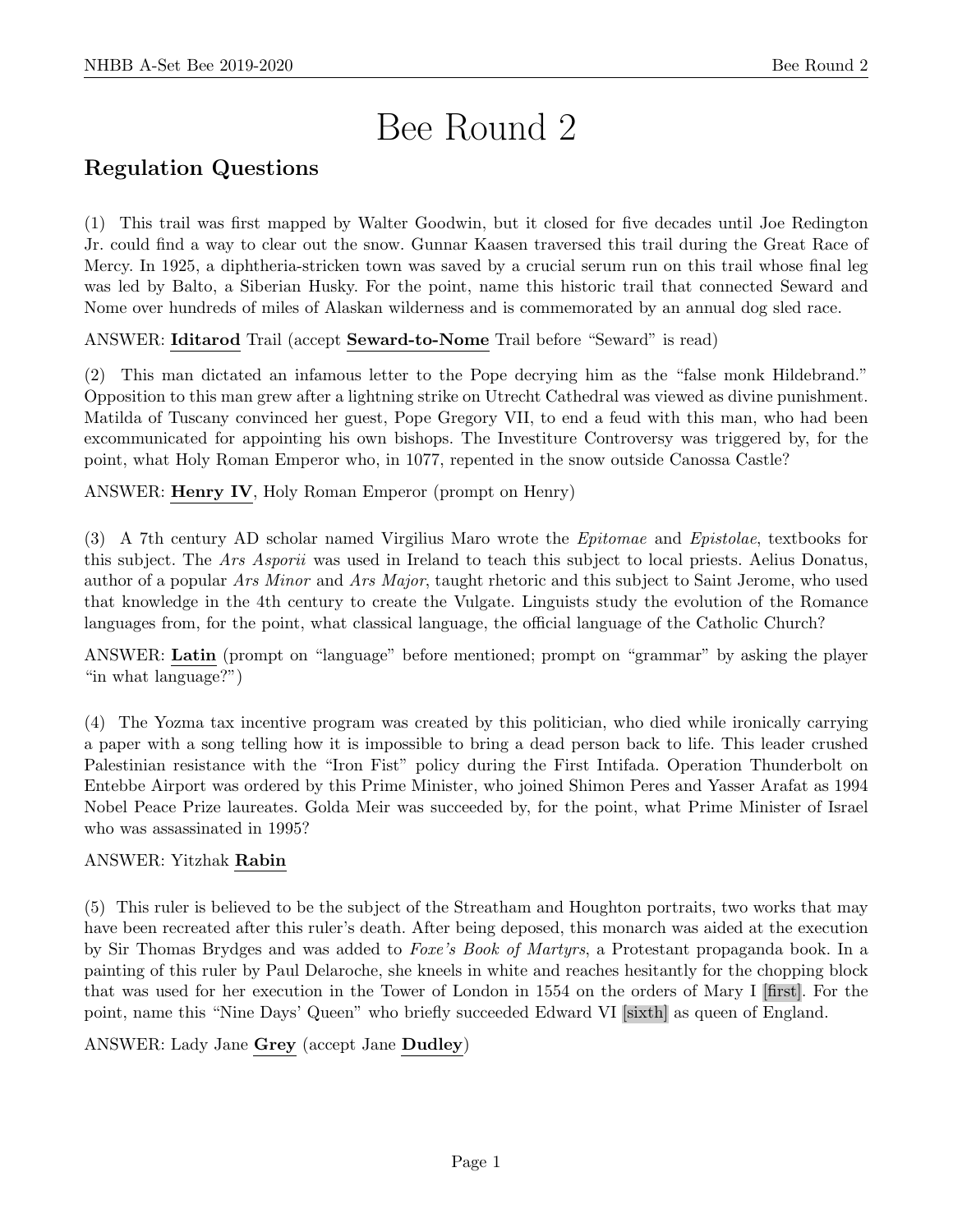(6) While searching for a navigable path along this river, an explorer stated "I am prepared to go anywhere, provided it be forward." John Kirk served as the botanist for that mission along this river, which failed to move inland in part due to the Cahora Bassa Rapids. This river, called the "Great River" by the Tonga people, forms the eastern border of the Caprivi Strip. David Livingstone was the first European to see the Victoria Falls on, for the point, what fourth-longest river of Africa that forms the border between Zambia and Zimbabwe?

#### ANSWER: Zambezi River

(7) The losing vice-presidential candidate in this election year was a newspaper magnate who later served as Secretary of the Navy. James Farley punned on the phrase "as Maine goes, so goes the nation" in this election year, whose losing candidate wasn't saved by the endorsement of Jesse Owens. In this election year, a Kansas governor lost in a landslide, 523 to 8 in the Electoral College. For the point, name this year in which Alf Landon lost the presidential election to incumbent Franklin D. Roosevelt.

ANSWER: US presidential election of 1936

(8) Before conning gold miners in the Klondike, "Soapy" Smith operated a prize soap racket in this city. Jonathan Cox and William Larimer founded this city at the confluence of Cherry Creek and the South Platte River. In 1972, this city became the first, and so far only, city to decline an invitation to host the Olympic Games. The "Carnation Gold Rush" took place in this largest city in the Front Range Corridor, whose suburbs include Littleton and Aurora. The Pike's Peak Gold Rush triggered the settlement of, for the point, what capital city of Colorado?

#### ANSWER: Denver

(9) In 1969, this football team drafted basketball player Morris Stroud to play tight end and to stand under the goalposts on opponent field goal attempts to try to swat the ball away, a move that never worked but was banned anyway. The owner of this team, Lamar Hunt, tried to corner the silver market in 1980. Hank Stram coached this team to victory in Super Bowl 4, the last game before the NFL-AFL merger. The record for loudest crowd in an outdoor stadium was set in 2014 at this team's Arrowhead Stadium. Andy Reid coaches and Patrick Mahomes plays for, for the point, what NFL team in western Missouri?

ANSWER: Kansas City Chiefs (accept either or both names)

(10) The documentary A Film Unfinished details an unfinished propaganda film focusing on this location. A Heroes' Monument in this location was ironically built with materials that Albert Speer planned to use. Mordechai Anielewicz [an-yell-eh-vitch] led a resistance organization that was put down by Jürgen Stroop during a 1943 uprising in this location; many of the survivors were sent to the Treblinka extermination camp. Over 400,000 Jews were forced to live in, for the point, what location, the largest of its kind, in the capital of Poland?

ANSWER: Warsaw ghetto (prompt on Warsaw and other partial answers)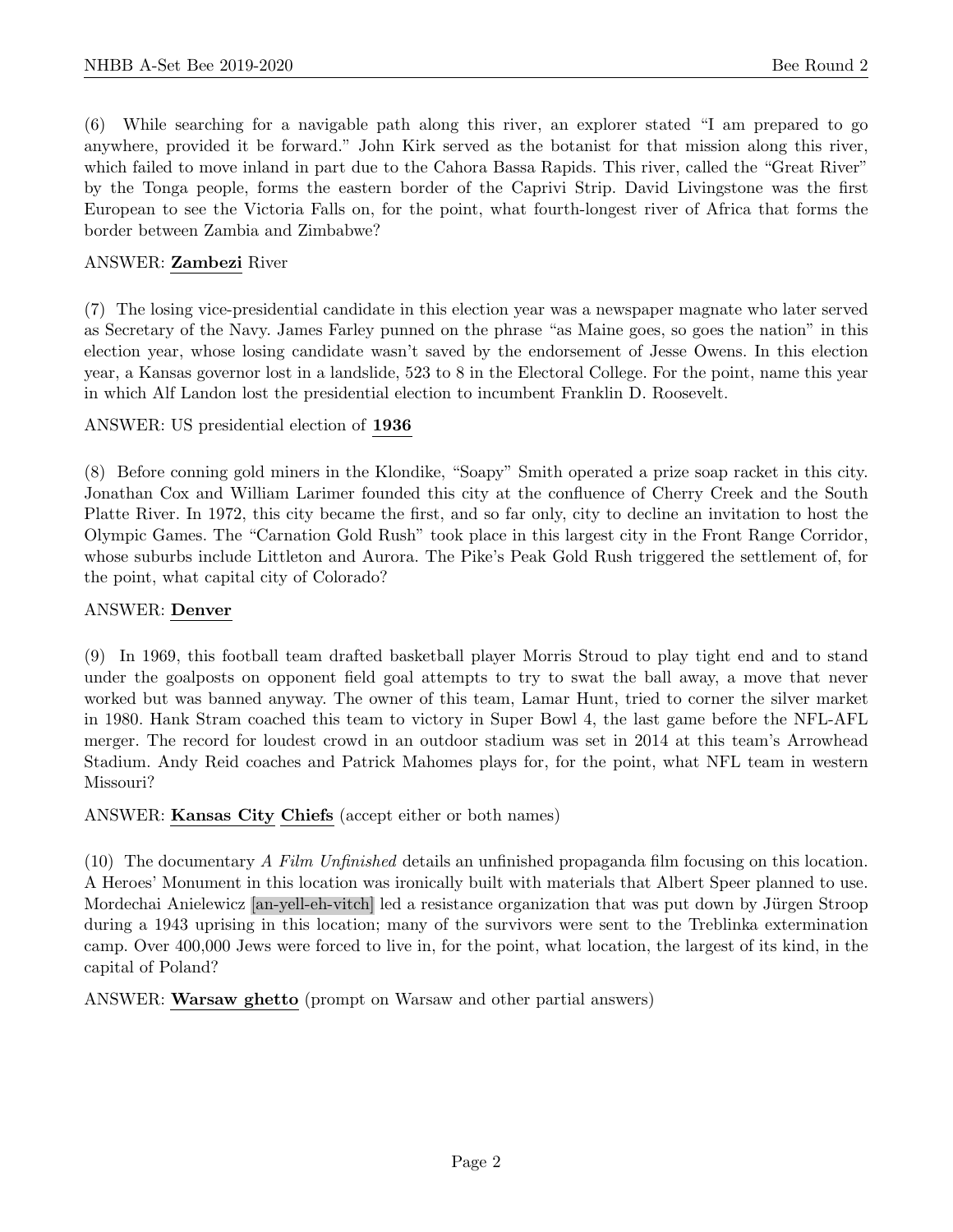(11) A ruler of these people led a Pacific Ocean expedition and supposedly found the "fire" and "outer" belt. Qullqa warehouses were built by this empire, whose rulers included Topa and Pachacuti. Upon being given a Bible, a ruler of this empire failed to realize its use and began the Battle of Cajamarca; that ruler filed the Ransom Room with gold. Atahualpa led, for the point, what empire based at Cuzco in the Andes Mountains of Peru?

#### ANSWER: Incan Empire (accept Incas)

(12) A rival of this leader, Blucher Philogenes, was decapitated and had his head packed into a pail of ice so this leader could talk with it. This ruler told his militia to hunt down black dogs because he believed Clement Barbot could transform into one. The Tonton Macoute helped enforce this man's rule, which was propped up by a cult of personality in which this man claimed to be a loa spirit from Voodoo culture. This man's son Jean-Claude succeeded him after his 1971 death. For the point, name this dictator of Haiti.

# ANSWER: François Duvalier (accept Papa Doc Duvalier; prompt on Duvalier)

(13) A race riot in this state was instigated by Charles B. Aycock, who was later elected governor of this state with the help of the "Secret Nine." Clarence "Curly" Harris refused to serve protesting students in this state, where Alfred Waddell burned down *The Daily Record*, a newspaper owned by African-American Alexander Manly, during an 1898 race riot. Black students from A&T University conducted a protest at a Woolworth's counter in, for the point, what state, the site of the 1989 Wilmington insurrection and the Greensboro sit-in?

#### ANSWER: North Carolina

(14) Jacques Benveniste's experiments with antibodies indicated this substance had a namesake "memory," a finding that could not be replicated with double-blind experiments led by *Nature* editor John Maddox. Nathan Zohner called this substance an "unrecognized killer" in a 1997 study that assessed the gullibility of high school students. The Fleischmann-Pons experiment erroneously claimed that products of cold fusion were made by the electrolysis of a "heavy" type of this substance composed of deuterium and oxygen. "Dihydrogen monoxide" is a supposedly "scary" name for, for the point, what liquid that NASA hopes to find on Mars?

#### ANSWER: water (accept dihydrogen monoxide before read)

(15) This battle was supposed to be won with the Hagen Plan, which was never put into action. The sectors of Georgette, Gneisenau, and Blucher-Yorck were targeted during this battle, which began with stormtroopers sneaking past enemy lines in Operation Michael. Erich Ludendorff was the planner of this offensive, which was known as the Kaiserschlacht in Germany and culminated in the Second Battle of the Marne. For the point, name this 1918 offensive named for the season in which it took place.

ANSWER: Spring Offensive(s) (accept Ludendorff Offensive before mentioned; accept Kaiserschlacht Offensive before mentioned)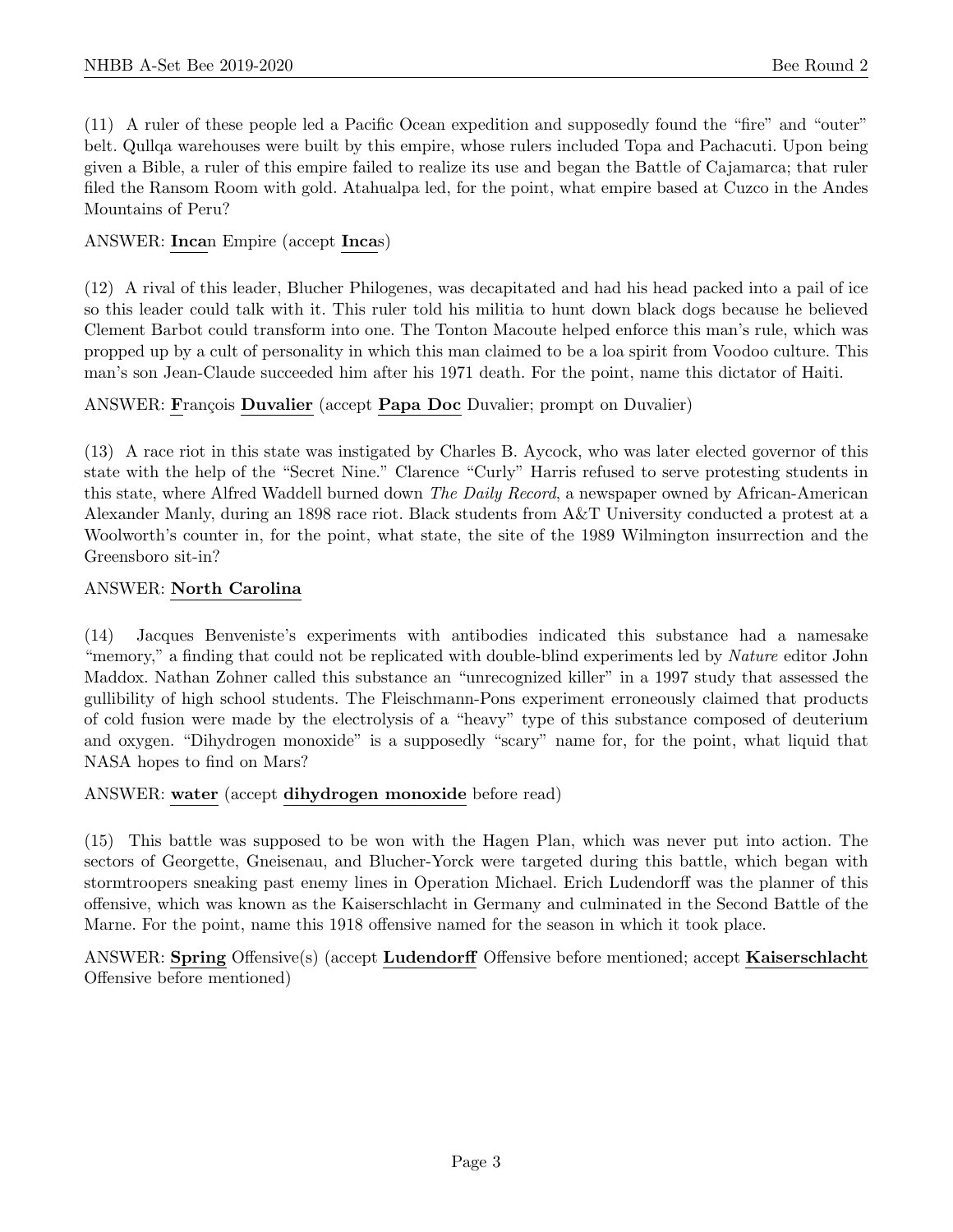(16) A prominent musician claimed that if this city's Stavisky riots prevented her students from attending their private lessons, they weren't cut out for music anyway. The composer of Pelléas et Mélisande was denied a public funeral in this city due to bombing in World War I. A 1926 visit to Maurice Ravel inspired George Gershwin to include taxi horns in a concerto titled An American in this city. The Rite of Spring infamously premiered in, for the point, what home of Nadia Boulanger and Claude Debussy, the French capital city?

# ANSWER: Paris

(17) Francis Hopkinson helped revitalize a society that this man founded with members of his Leather Apron Club. This founder of the American Philosophical Society hired Lewis Timothy as the first librarian in America. Temperance and silence are among the thirteen virtues described in this man's autobiography. The glass harmonica and bifocals were among the inventions of, for the point, what Philadelphia Founding Father, the first U.S. Ambassador to France?

# ANSWER: Benjamin Franklin

(18) The Newport controversially slipped past the Aigle, taking the record of being the first vessel to pass through this waterway. Plans for this waterway to change hands were made during the Protocol of Sevres. Because of the dust they accumulated, a fleet of ships trapped by the closure of this waterway became known as the "Yellow Fleet." Anthony Eden was forced to resign after authorizing a paratrooper attack on this waterway. Gamal Abdel Nasser nationalized, for the point, what Egyptian waterway that links the Mediterranean and Red Seas?

#### ANSWER: Suez Canal

(19) This man's policies were written on wooden tablets known as axones so that no one would be unaware of them. The Council of Four Hundred was originally established by this man through the usage of lots. This man became one of the first to punish homicide and manslaughter differently, though he prescribed death as a punishment for stealing cabbage. Solon would later repeal most of the laws passed by, for the point, what infamously harsh 7th century BC Athenian lawmaker?

#### ANSWER: Draco

(20) This author discussed his trips to the Gulf of California with marine biologist Ed Ricketts in the book The Log from the Sea of Cortez, and he depicted the life of the pirate Henry Morgan in his first novel, Cup of Gold. A character becomes a fugitive after seeing Jim Casy killed for leading a strike at a peach orchard during the Dust Bowl in another novel by this man. Tom Joad and his family flee Oklahoma in, for the point, what American author's The Grapes of Wrath?

# ANSWER: John Steinbeck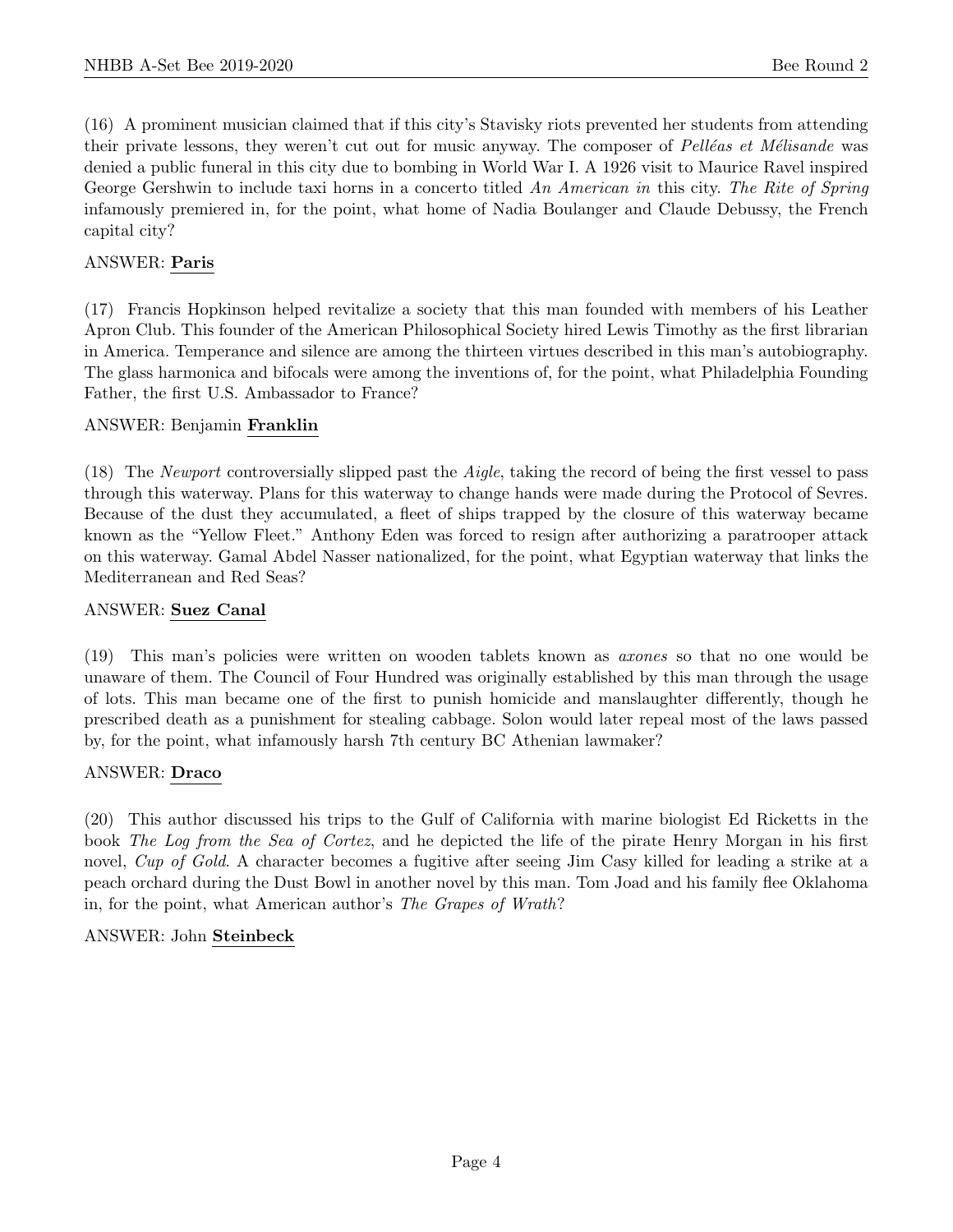(21) This diplomat convinced Georgia to become a protectorate in the Treaty of Georgoviesk. Tauride Palace was constructed to celebrate this figure's diplomatic feats. The Black Sea Fleet was created by this man after his conquest of the Crimea. This man was responsible for founding the city of Sevastopol, but was accused of creating fake villages in the Ukraine in order to impress the tsarina. For the point, name this lover of Catherine the Great who was the namesake of a Russian warship whose men mutinied in 1905.

#### ANSWER: Grigory Potemkin

(22) In this conflict, Henry Pate was captured at the Battle of Black Jack and subsequently exchanged for the winning commander's two imprisoned sons. Sharps rifles known as "Beecher's Bibles" were delivered during this conflict. Failed attempts to resolve this conflict included the Lecompton Constitution and Topeka Constitution. John Brown perpetrated the Pottawatomie Massacre during, for the point, what 1850s conflict in which border ruffians and free-staters fought over a popular sovereignty vote in a Midwest state?

#### ANSWER: Bleeding Kansas

(23) This dynasty's founder executed the chancellor Hu Weiyong and established the Embroidered Uniform Guard police to secure power. After achieving victory at the Battle of Lake Poyang, Hongwu was able to establish this dynasty at the end of the Red Turban Rebellion. This dynasty expanded its influence by sending Zheng He on several voyages to Africa. For the point, name this dynasty that became the last ethnic Chinese dynasty when it replaced the Yuan.

#### ANSWER: Ming Dynasty

(24) This ruler was almost killed by James Hadfield at the Drury Lane Theatre. This ruler's prime minister, Lord Bute, faced rumors of an affair with this king's mother. A Chancellor of the Exchequer under this king names a set of laws that included the Vice Admiralty Courts Act. Charles Townshend served this ruler, whose other prime ministers included George Grenville and Lord North. For the point, name this king of England who suffered from porphyria and ruled during the American Revolution.

#### ANSWER: George III (prompt on "George")

(25) The most decorated unit in US military history, the 442nd Regiment, was almost solely comprised of this ethnic group during World War II. A Gentlemen's Agreement between two governments allowed this ethnic group to immigrate to the US, bypassing the Chinese Exclusion Act. The Supreme Court affirmed the ability to persecute these people in Korematsu v. United States. For the point, name this ethnic minority that was imprisoned in American internment camps during World War II.

#### ANSWER: Japanese-Americans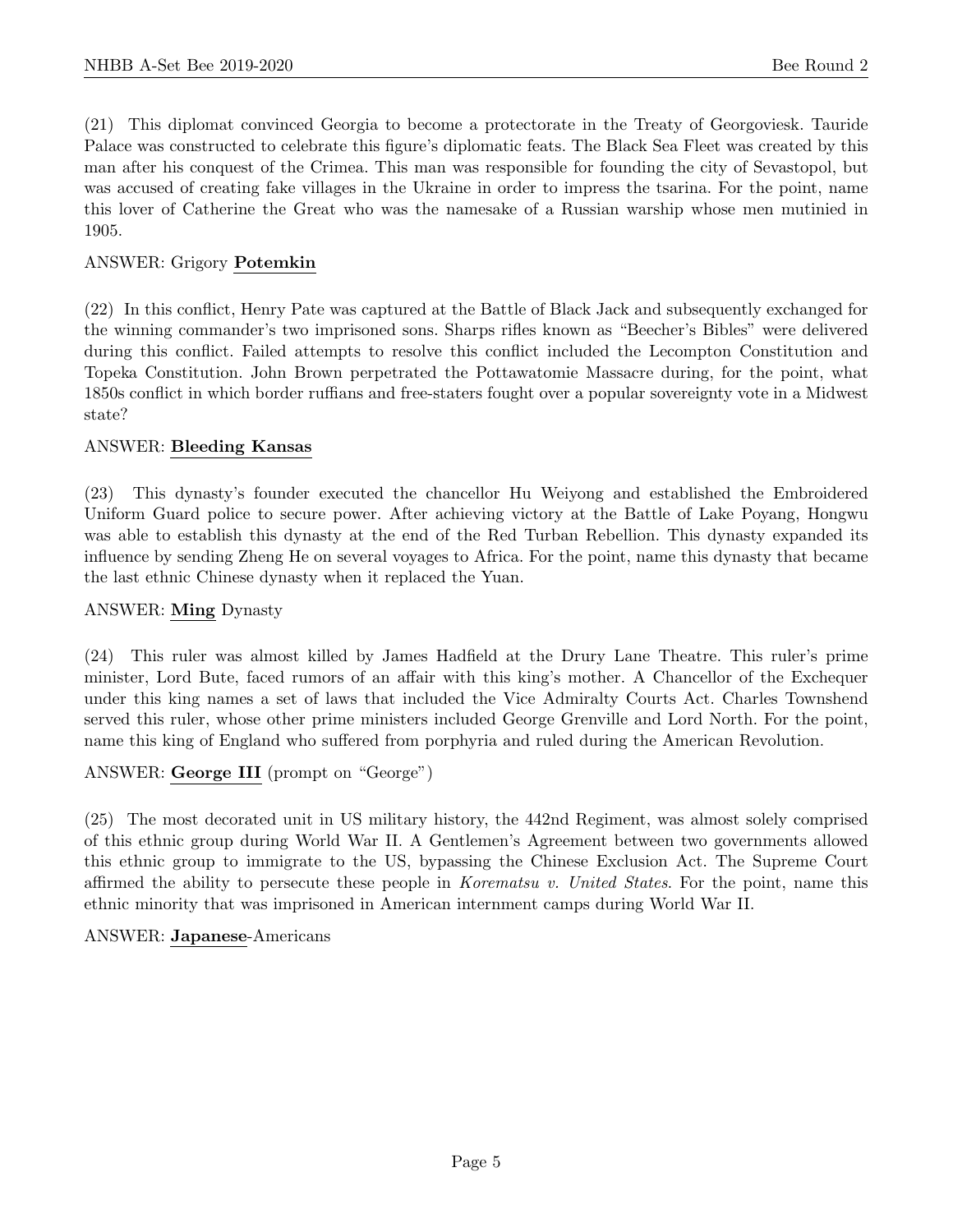(26) A governor of this state was the chair of the Democratic National Committee when Barack Obama won the presidency in 2008. A public health insurance program in this state is called "Dr. Dynasaur." This state was once governed by a man whose odd scream after the Iowa caucus hurt his 2004 presidential campaign. This state, once led by Howard Dean, is home to the longest-serving independent in congressional history, a man who won 23 Democratic primaries and caucuses in 2016. For the point, name this New England state represented by Senators Patrick Leahy and Bernie Sanders.

#### ANSWER: Vermont

(27) This ideology was targeted in Operation Steeplechase, which imprisoned 20,000 suspects in an attempt to flush out the Naxalite movement. The Plain of Jars archaeological site was bombed during a "Secret War" against this ideology. Chin Peng's attempt to spread this ideology prompted the Malayan Emergency. Parties that adopted this ideology include the Pathet Lao and Khmer Rouge. For the point, name this political ideology that advocates for a proletariat revolution and was practiced by Mao Zedong.

ANSWER: Communism (accept word forms)

(28) These men were known for carrying a large vessel known as the Kazan pot during the communal pilav meal. These men were rivals of the Sipahi, who helped Mahmud II disband this group in the Auspicious Incident in 1826. These men were recruited via the devshirme system, in which Christian boys would be kidnapped from their homes as a blood tax. For the point, name this elite unit of Ottoman infantrymen.

ANSWER: Janissary corps (accept Janissaries; prompt on descriptions of Christian Ottoman soldiers)

(29) Followers of this man murdered Rebecca Vaughan and her family. The eruption of Mount Saint Helens caused a blueish-green solar eclipse that this man took as a divine message. Thomas Ruffin Gray used conversations in a jail cell to write *The Confessions* of this man. In his work *Children of Darkness*, Stephen Oates claims that this man gave an order to "kill all the white people" to begin a raid through Southampton County, Virginia. For the point, name this leader of an 1831 slave rebellion.

# ANSWER: Nat Turner

(30) This book contains the Song of the Sea, believed to be one of the oldest portions of the Bible. In this book, a man flees to Midian after killing a slavedriver. This book, whose central figure is told to remove his sandals when he approaches the Burning Bush, details ten plagues on Egypt that occur when Pharaoh refuses to release the Hebrews. Archaeologists have found little evidence in the Sinai region to support the historicity of, for the point, what second book of the Old Testament, which describes Moses leading the Israelites out of Egypt?

ANSWER: Book of Exodus